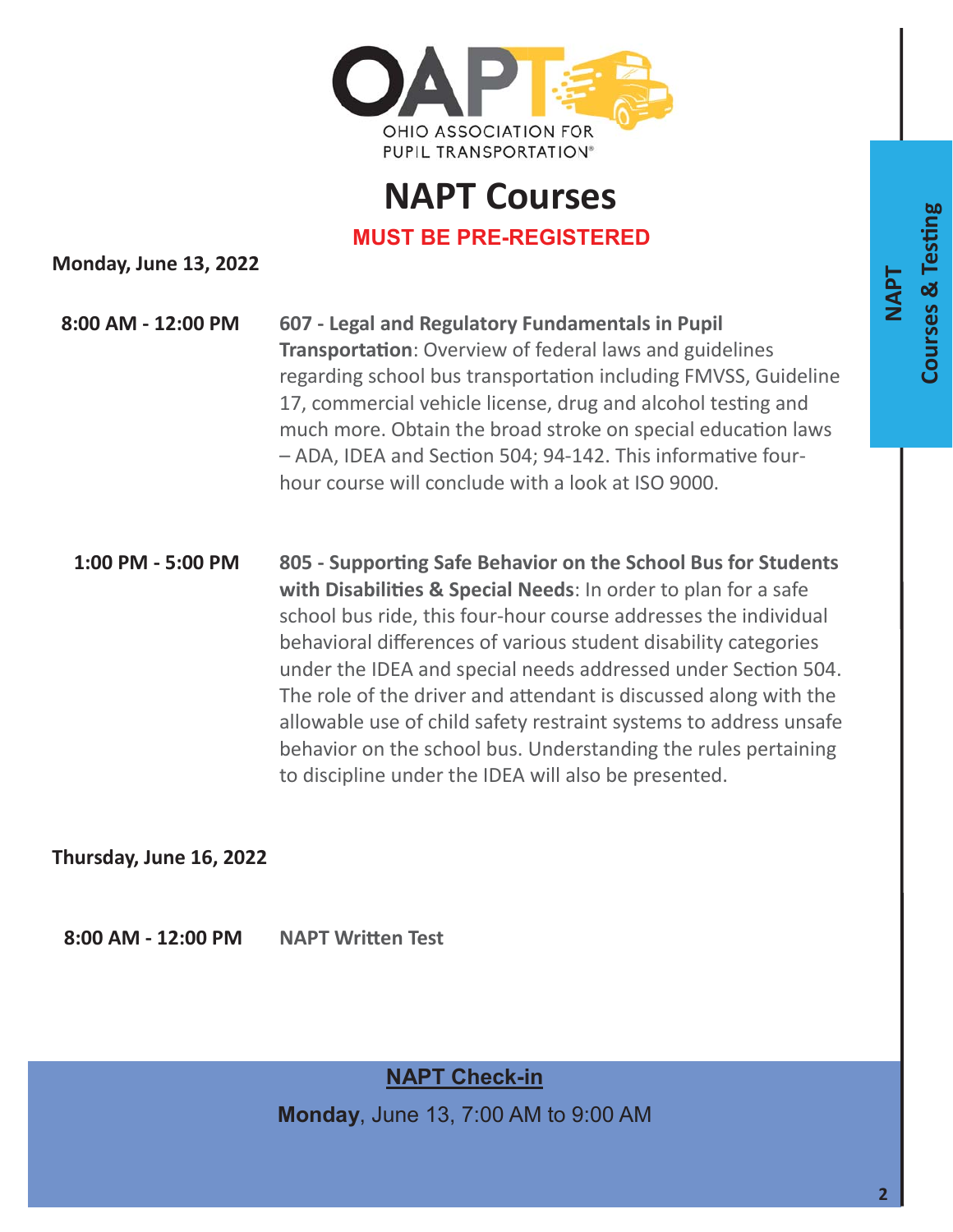

## **Conference Agenda**

**June 13, 2022** 

**June 13,** 

202

| 12:00 PM           | <b>Welcome</b><br><b>Monday</b><br>Theresa Ritchie, President<br>Ohio Association for Pupil Transportation                     |
|--------------------|--------------------------------------------------------------------------------------------------------------------------------|
| 12:00 PM - 1:00 PM | <b>T1 State Report</b><br>Jason Heilman, Consultant<br>Heather Free, Consultant<br>Ohio Department of Education                |
| 1:00 PM - 2:00 PM  | <b>T2 State Report</b><br>Jason Heilman, Consultant<br>Heather Free, Consultant<br><b>Ohio Department of Education</b>         |
| 2:00 PM - 2:15 PM  | <b>Break</b>                                                                                                                   |
| 2:15 PM - 4:15 PM  | Understanding Your Role as a Supervisor: Part 1<br>Karen Main, Speaker   Life Coach   Author<br><b>Innovations In Training</b> |
| 4:15 PM - 4:30 PM  | <b>Meet your Regional Directors</b>                                                                                            |
| 4:30 PM            | <b>Closing Comments</b>                                                                                                        |
| 5:30 PM - 7:30 PM  | <b>Embassy Suites Managers Reception</b><br><b>Atrium</b>                                                                      |
| 6:00 PM            | <b>Universal Transportation Solutions</b><br>Pizza Buffet<br>Riverside                                                         |

and the first company of the first of

## **Conference Registration Hours**

**Monday**, June 13, 11:00 AM to 1:00 PM | **Tuesday**, June 14, 7:00 AM to 10:00 AM **Wednesday**, June 15, 7:00 AM to 10:00 AM | **Thursday**, June 16, 7:00 AM to 10:00 AM **Friday**, June 17, 8:30 AM to 9:00 AM **4**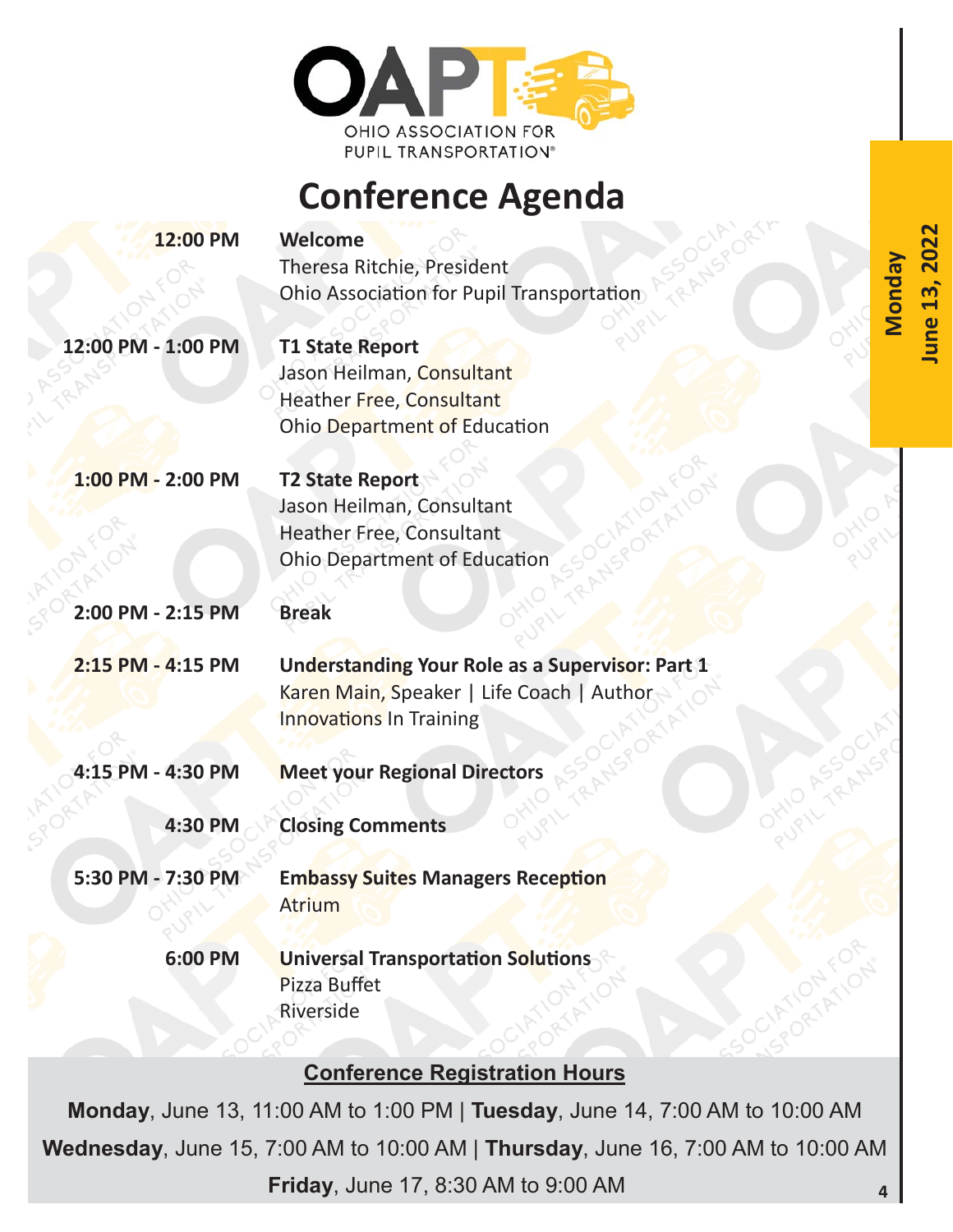| 8:00 AM             | <b>Welcome and Conference Overview</b>                                                                        |         |
|---------------------|---------------------------------------------------------------------------------------------------------------|---------|
|                     | Theresa Ritchie, President                                                                                    |         |
|                     | Ohio Association for Pupil Transportation                                                                     |         |
| 8:00 AM - 9:30 AM   | Is It Personal? Or Personality?                                                                               |         |
|                     | <b>Navigating Differences to Build Respect</b>                                                                |         |
|                     | Karen Main, Speaker   Life Coach   Author                                                                     |         |
|                     | <b>Innovations In Training</b>                                                                                |         |
| 9:30 AM - 11:00 AM  | <b>Understanding Your Role as a Supervisor: Part 2</b>                                                        |         |
|                     | Recommended to attend: Understanding Your Role as a Supervisor: Part 1                                        |         |
|                     | Karen Main, Speaker   Life Coach   Author                                                                     |         |
|                     | Innovations In Training                                                                                       |         |
|                     |                                                                                                               |         |
| 11:00 AM - 12:00 PM | Lunch<br>Atrium                                                                                               |         |
|                     |                                                                                                               | Tuesday |
| 12:00 PM - 1:30 PM  | <b>Process Improvement to Google Tools</b>                                                                    |         |
|                     | Andreas Johansson, Director of Operations                                                                     |         |
|                     | <b>Streetsboro City Schools</b>                                                                               |         |
|                     |                                                                                                               |         |
| 1:30 PM - 1:45 PM   | <b>Break</b>                                                                                                  |         |
| 1:45 PM - 5:00 PM   | <b>Special Needs Training</b>                                                                                 |         |
|                     | <b>Sensitivity Training/Back to the Basics</b>                                                                |         |
|                     | Alexandra Robinson, M. Ed., CDPT                                                                              |         |
|                     | Theresa Anderson, Consultant                                                                                  |         |
|                     | <b>WIT (Women In Transportation)</b>                                                                          |         |
|                     |                                                                                                               |         |
| 5:00 PM             | <b>Closing Comments</b>                                                                                       |         |
| 5:30 PM - 7:30 PM   | <b>Embassy Suites Managers Reception</b>                                                                      |         |
|                     | Atrium                                                                                                        |         |
|                     |                                                                                                               |         |
|                     |                                                                                                               |         |
|                     |                                                                                                               |         |
| 6:00 PM             | <b>Ohio CAT/Myers Equipment-Social Event</b><br><b>PINS Mechanical, Transportation Provided</b><br>Dublin, OH |         |
|                     |                                                                                                               |         |
|                     |                                                                                                               |         |
|                     |                                                                                                               |         |
|                     |                                                                                                               |         |

**June 14, 2022** 

June 14, 2022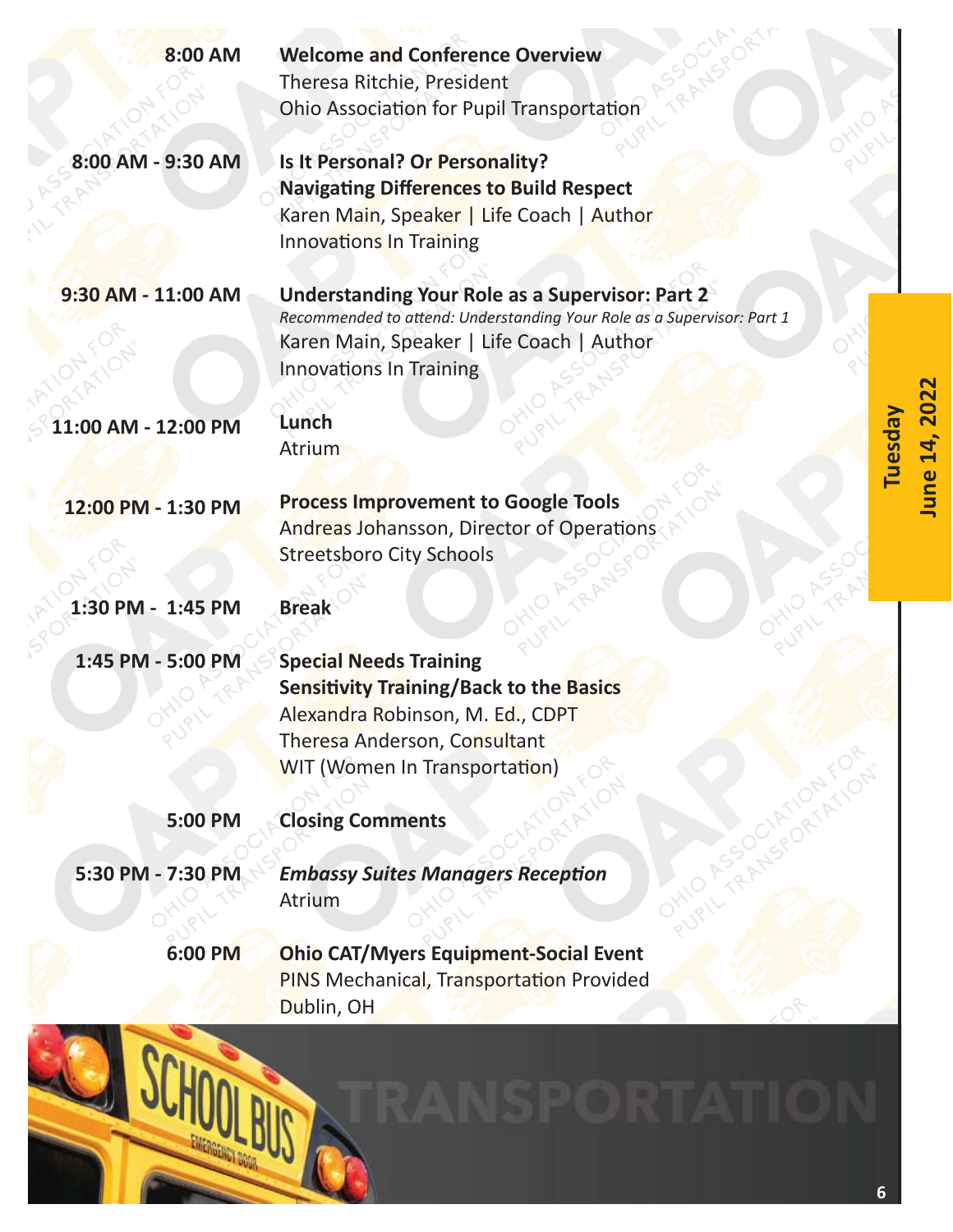## Students with Disabilities **8:00 AM - 9:30 AM Special Needs Training Wheelchair/Mobility Aid**  Maritza Valentin, National Account Manager AMF/Bruns Corp **9:30 AM - 12:00 PM Special Needs Training Table-top Exercise Overview**  Alexandra Robinson, M. Ed., CDPT Theresa Anderson, Consultant WIT (Women In Transportation) **12:00 PM - 1:00 PM Lunch Wednesday**  Wednesday Atrium **1:00 PM - 2:30 PM Legal Implication of Transporting Students with Disabilities** Betsey Helfrich, Attorney The Law Office of Betsey Helfrich, LLC **2:30 PM - 2:45 PM Break 2:45 PM - 5:00 PM Special Needs Training Table-top Exercise Activity** Alexandra Robinson, M. Ed., CDPT Theresa Anderson, Consultant WIT (Women In Transportation) **5:00 PM Closing Comments 5:30 PM - 7:30 PM**  *Embassy Suites Managers Reception* Atrium **6:30 PM - 8:00 PM OAPT Annual Awards Banquet Sponsored by IC Bus and Rush Bus Center**  Dublin Grand Ballroom **8:00 PM Tyler Technologies-Social Event**  DJ/Dance and Open Bar (limited)

**8** 

**June 15, 2022** 

une 15, 202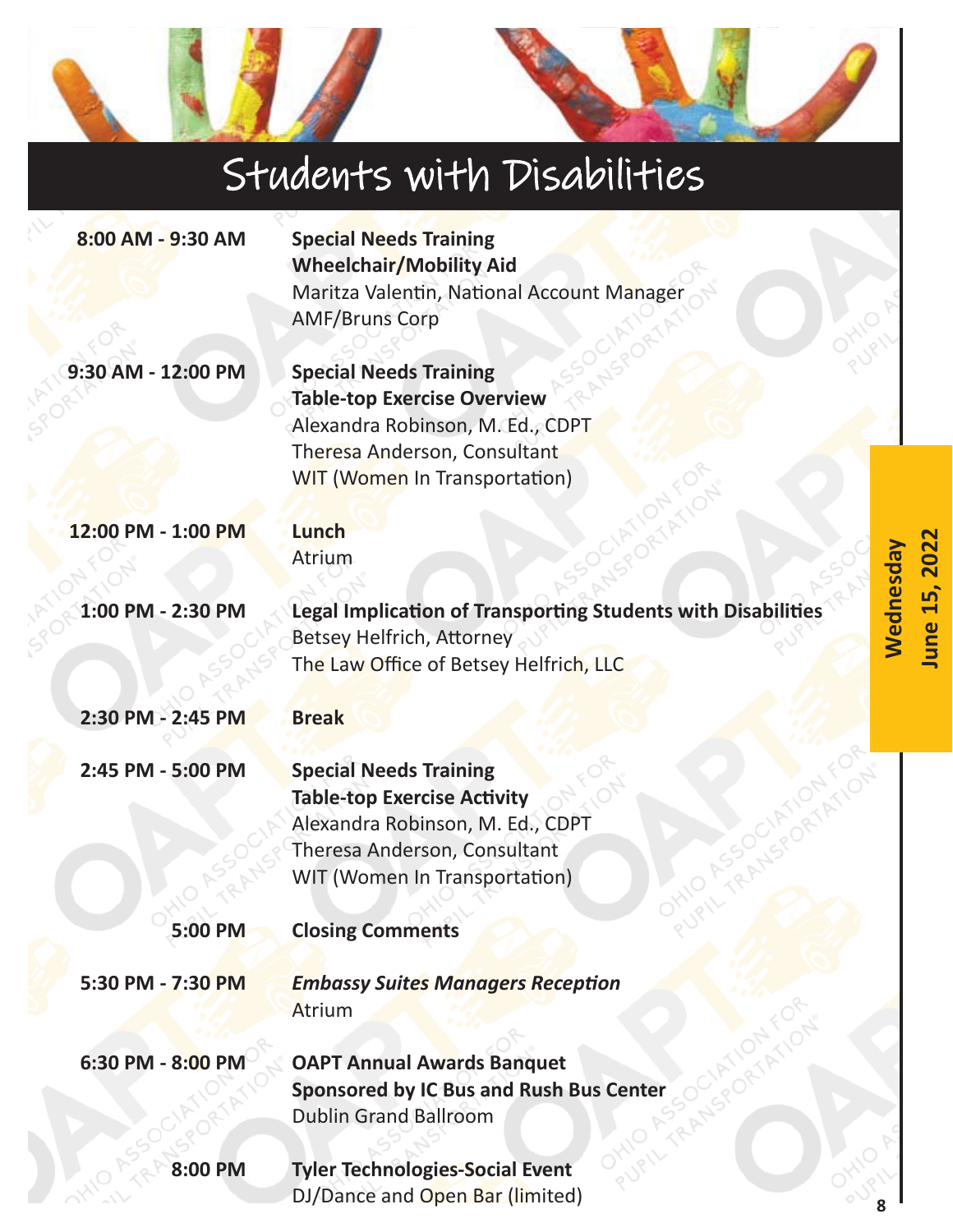| 8:00 AM - 9:00 AM     | <b>Advanced Features to Google Tools</b><br>Andreas Johansson, Director of Operations<br><b>Streetsboro City Schools</b>                                 |                |
|-----------------------|----------------------------------------------------------------------------------------------------------------------------------------------------------|----------------|
| 9:00 AM - 10:00 AM    | <b>FMCSA Clearinghouse</b><br>Kevin Workman, State Programs Specialist<br><b>Federal Motor Carrier Safety Administration</b>                             |                |
| 10:00 AM - 11:00 AM   | <b>Non-Compliance Monitoring System</b><br>Dr. David Bowlin, Director of Field Services & Transportation<br><b>Ohio Department of Education</b>          |                |
| 11:00 AM - 11:30 AM   | <b>OAPT Regional Meeting</b><br>Regional Breakout Rooms Listed on Regional Directors Page                                                                |                |
| 11:30 AM - 12:30 PM   | Lunch<br><b>Dublin Grand Ballroom</b>                                                                                                                    |                |
| <b>Noon - 3:00 PM</b> | <b>OAPT Annual Vendor Trade Show</b>                                                                                                                     |                |
| 3:00 PM - 4:00 PM     | <b>Ohio State Highway Patrol Updates*</b><br>Justin Dement and Mark Murray, Trooper<br>Ohio State Highway Patrol                                         |                |
| 4:00 PM - 5:00 PM     | <b>Ohio Department of Education Updates/Law Changes</b><br>Dr. David Bowlin, Director of Field Services & Transportation<br>Ohio Department of Education | <b>Thursda</b> |
| 5:00 PM               | <b>Closing Comments</b>                                                                                                                                  |                |
| 5:30 PM - 7:30 PM     | <b>Embassy Suites Managers Reception</b><br>Atrium                                                                                                       |                |
| 7:30 PM -10:00 PM     | <b>Transfinder-Social Event</b><br><b>Casino Night</b><br><b>Dublin Grand Ballroom</b>                                                                   |                |
|                       |                                                                                                                                                          |                |



**June 16, 2022**  June 16, 2022